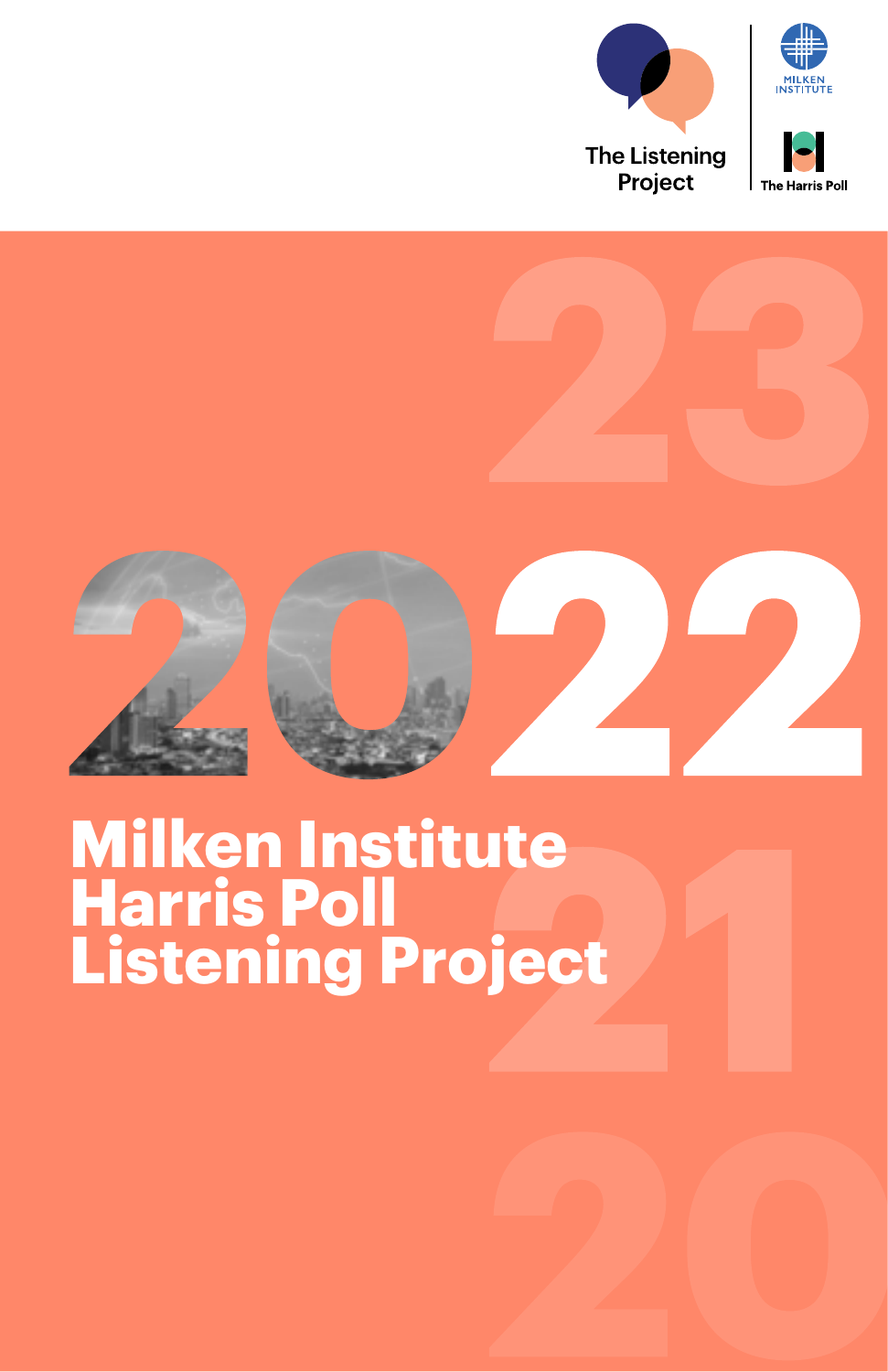# **Table of Contents**

- **I. Preface**
- **II. Forecasting Optimism**
- **III. Accelerating Social Progress**
- **IV. Diversity, Equity, & Inclusion**
- **V. Environmental, Social, & Governance Investing**
- **VI. Future of Work & Generational Values**

# **I. Preface**

Now in its third year, the Milken Institute-Harris Poll Listening Project has been tracking the most urgent challenges people are facing globally. Among the twenty thousand global citizens we surveyed in 2021, we found that citizens mistrust many of the institutions in their countries yet respect business more strongly and expect them to fill the void of leadership in solving social challenges. They believe that business can bring new innovations, technologies, and partnerships to accelerate a recovery that is both expansive and more equitable

This year, we delve deeper into the role of business in accelerating social progress by conducting a peer-topeer survey of the Milken Institute Global Conference participants comprised of Fortune 500 executives, founders, investors, innovators, experts, and more. Our express purpose was to identify where our leaders, thinkers, and changemakers believe the world is headed, and how these leaders are responding to global challenges. Leveraging robust learnings from two years of global research from the Milken Institute-Harris Poll's Listening Project and new insights from the thought leaders of the Global Conference audience, this year's report highlights business outlook and approaches to today's most pressing needs such as geopolitical events, DEI, ESG, hybrid work, generational values, corporate culture, and more.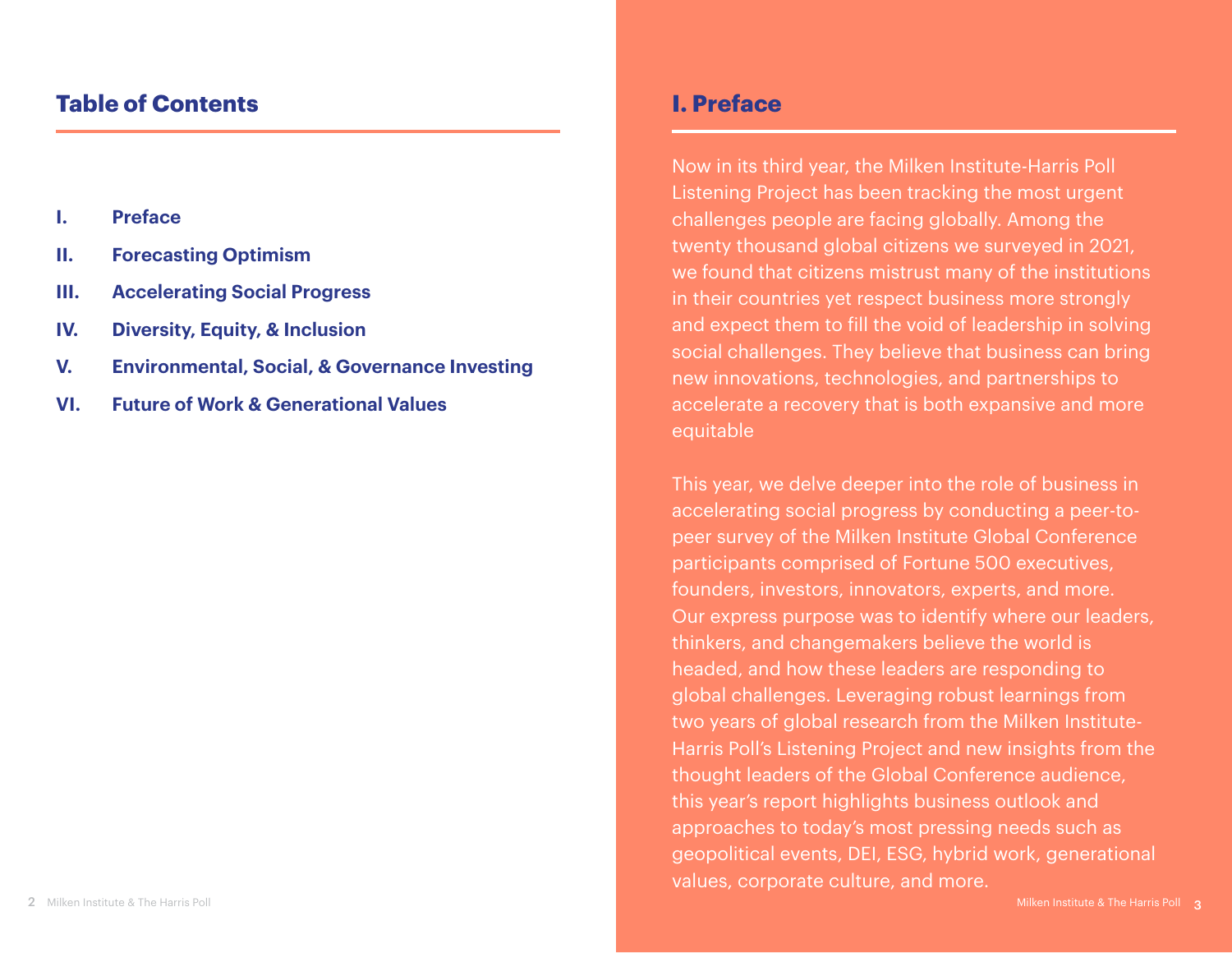# **II. Forecasting Optimism**

Our survey findings reveal a surprising new perspective for business today that challenges the way we think about the future amid current global instability. Against a barrage of negative headlines, our survey finds business outlook is very positive: The majority (63%) of Milken Institute Global Conference participants report being optimistic about their company's future financial performance and even the U.S. economy (strong: 68%). And despite inflation being their top concern (75%), participants were more likely to believe that inflation will taper off (33%) and even less likely to think it will get even higher (11%).

#### **As you look to the second half of 2022, are you feeling optimistic, about the same, or pessimistic about yourcompany's future financial performace?**



This optimism stems from an underlying confidence in their ability to pivot and recover, where participants see past volatility by viewing problems in the near term. For instance, while participants were more likely to report inflation and labor shortages as significantly impacting their business operations today (43%, 31%, respectively), they are confident that their operations could quickly get back to "business as usual" in under a month once resolved (31%, 23%). The numbers climb to (82%) and (71%) for recovering under six months once inflation and labor shortages are resolved. And they are not over course-correcting: When it comes to supply chain constraints, (69%) report that their companies are not adjusting their outsourcing strategy, resources, or operations at this time.

This confidence can be attested to how business has proven its ability to bounce back from major challenges on a global scale, one major proof point being COVID-19. The majority of participants (96%) believe that we will be living with COVID-19 in some form forever. However, less than a fifth (14%) report the pandemic as significantly impacting their operations today, and close to a quarter (22%) say it isn't impacting their business at all. As a result of its performance during the pandemic, business has proven itself as a leader around the world: Just last October, (60%) of global citizens told us "Companies have been more reliable than the government in keeping my country running during COVID."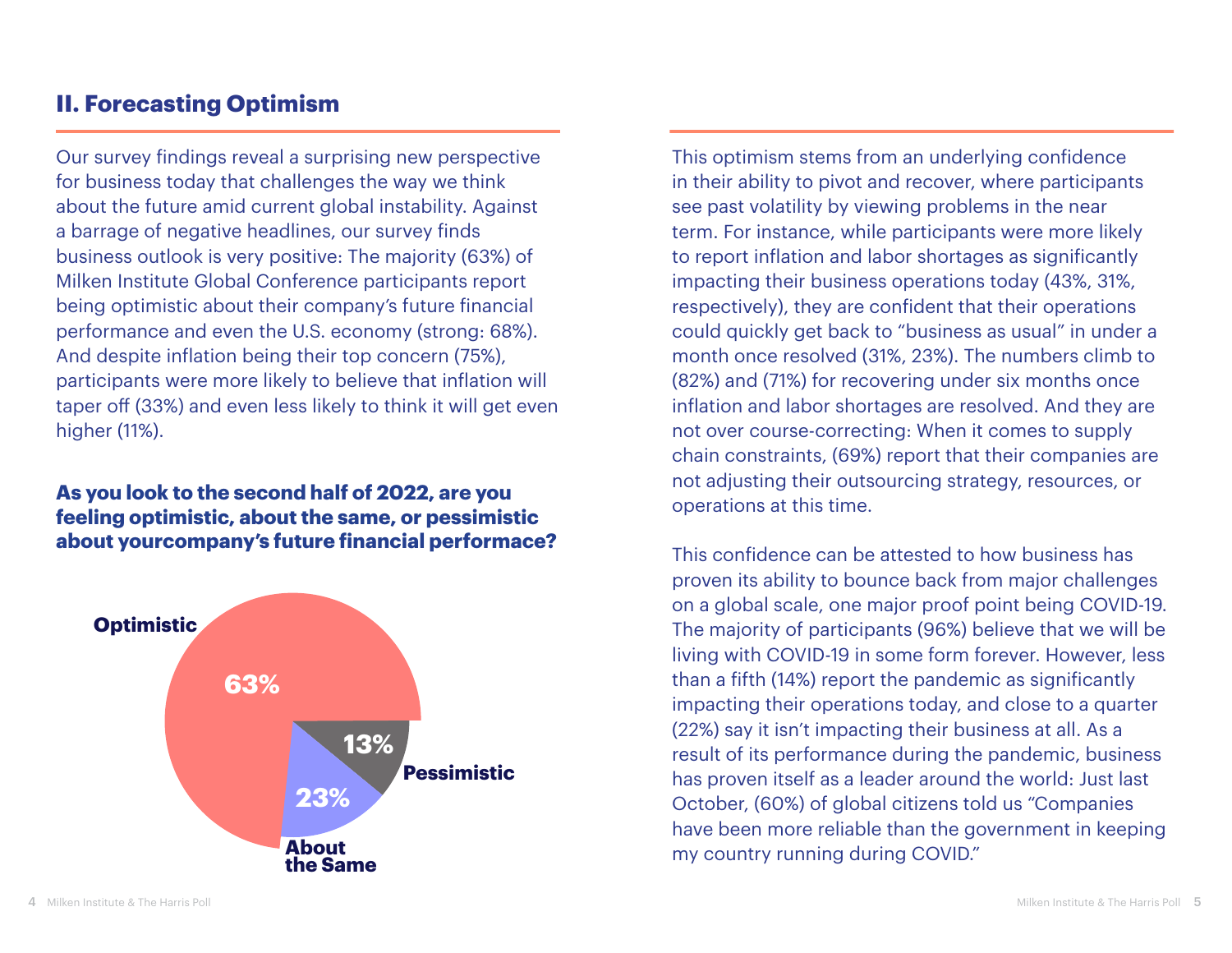This tells us that participants are quickly moving past volatility by "pricing it in" and, instead, are turning their sights toward longer-term structural forces that pose as both catalysts and challenges to businesses, such as addressing systemic social issues, DEI, ESG, and changing generational values.

## **III. Accelerating Social Progress**

Our study reveals that Global Conference participants have serious concerns regarding the challenges society faces (not just as it relates to business operations). For instance, (82%) of leaders said they are concerned with income inequality, (83%) mental health, (66%) another pandemic in the future, and (73%) concerned about threats to free and fair elections.

In addition, many participants believe that creating better societal equity requires equal access to opportunities and resources as well as finding common ground. When we asked if substantial global investments were being made towards the global challenges identified in our 2021 Listening Project, **"do you think it would create a more equitable society or a prosperous economy?"** we found that conference participants (67%) said investing in Equal Access and Representation would result in a more equitable society. On the other hand, (77%) said investing in Domestic Security would result in a more prosperous economy.

Interestingly, we found an opportunity for common ground in three core challenges, where participants say investments would result equally in both a more equitable and prosperous society: Access to Education and Jobs (60% more prosperous; 40% more equitable society), Governance and Transparency (55% vs. 45%), and Access to Healthcare and Social Services (43% vs. 57%).

#### **If substantial global investment were made towards the following issues do you think it would create:**

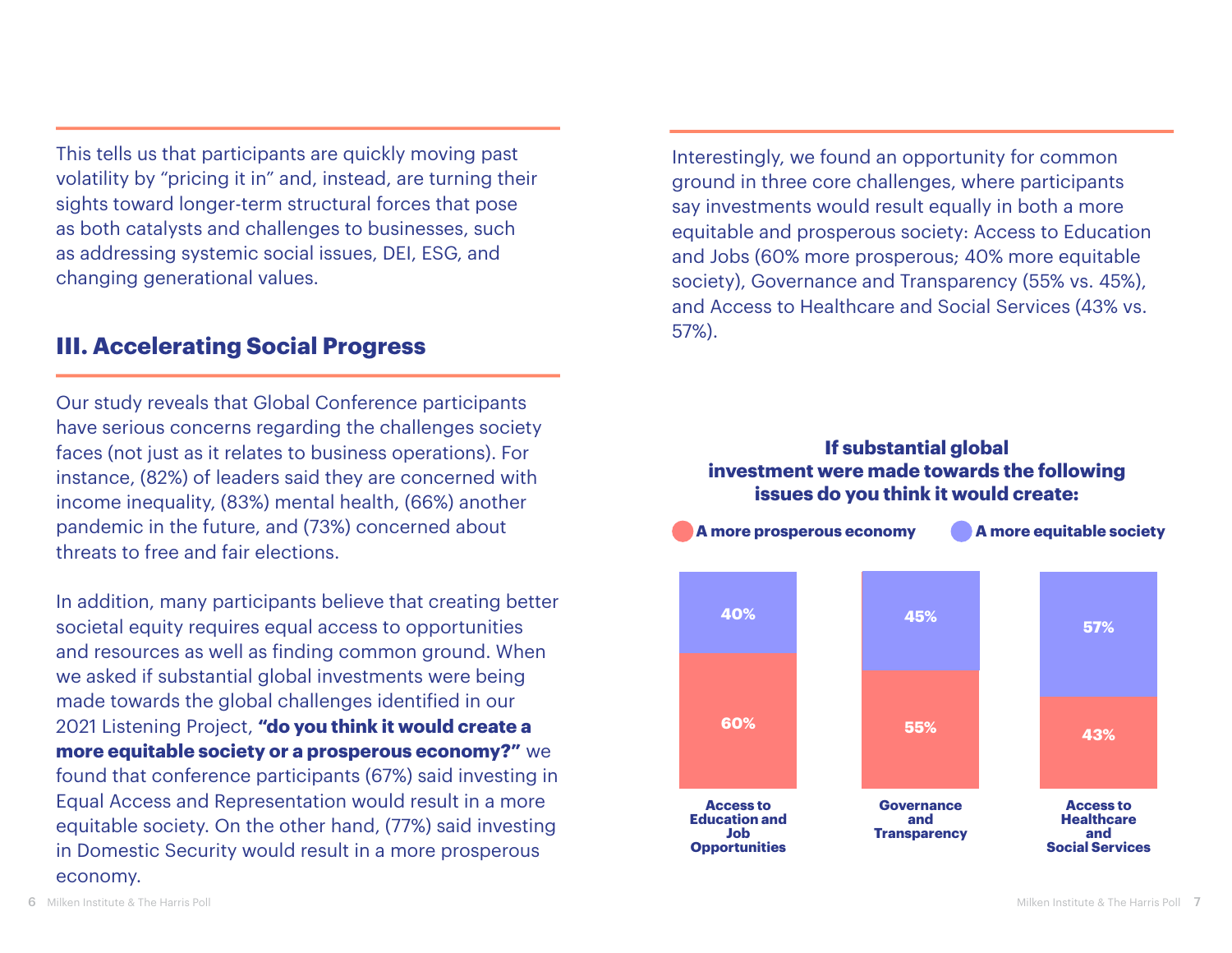# **IV. Diversity, Equity & Inclusion**

In 2021, we found that majorities of citizens felt that the pandemic amplified inequity due to inaccessible health and social services, increased food and water insecurity, and diminished educational and employment opportunities (78%, 58%, 56%). Now, society considers equity work to go beyond individual and political responsibility. As our Harris Poll COVID-19 weekly tracker found, two-thirds of Americans agree that the nation needs business leaders now more than ever to help address racial injustice and inequities. Three-quarters of Americans say organizations have a role in promoting equity in the workplace by implementing Diversity, **Equity, & Inclusion (DEI) practices and policies, according** to a JUST Capital-Harris Poll study.

Three-quarters of respondents report internal DEI initiatives are a priority, with half (50%) identifying **Not a priority** them as a high priority. While the majority are looking inwards first regarding DEI work, two-thirds of conference participants are also focused on external DEI initiatives such as community engagement, with a quarter characterizing it as a high priority (69%, 35%, respectively).

## **How much of a priority are the following at your company / organization?**



The work of conference participants who we surveyed reflects this sentiment as two-thirds report their organizations have implemented new DEI initiatives within the last year. Four in ten (39%) have implemented a "few," and a quarter (28%) adopted "many." Additionally, while (34%) have not implemented any new initiatives in the last year, (19%) already had initiatives in place.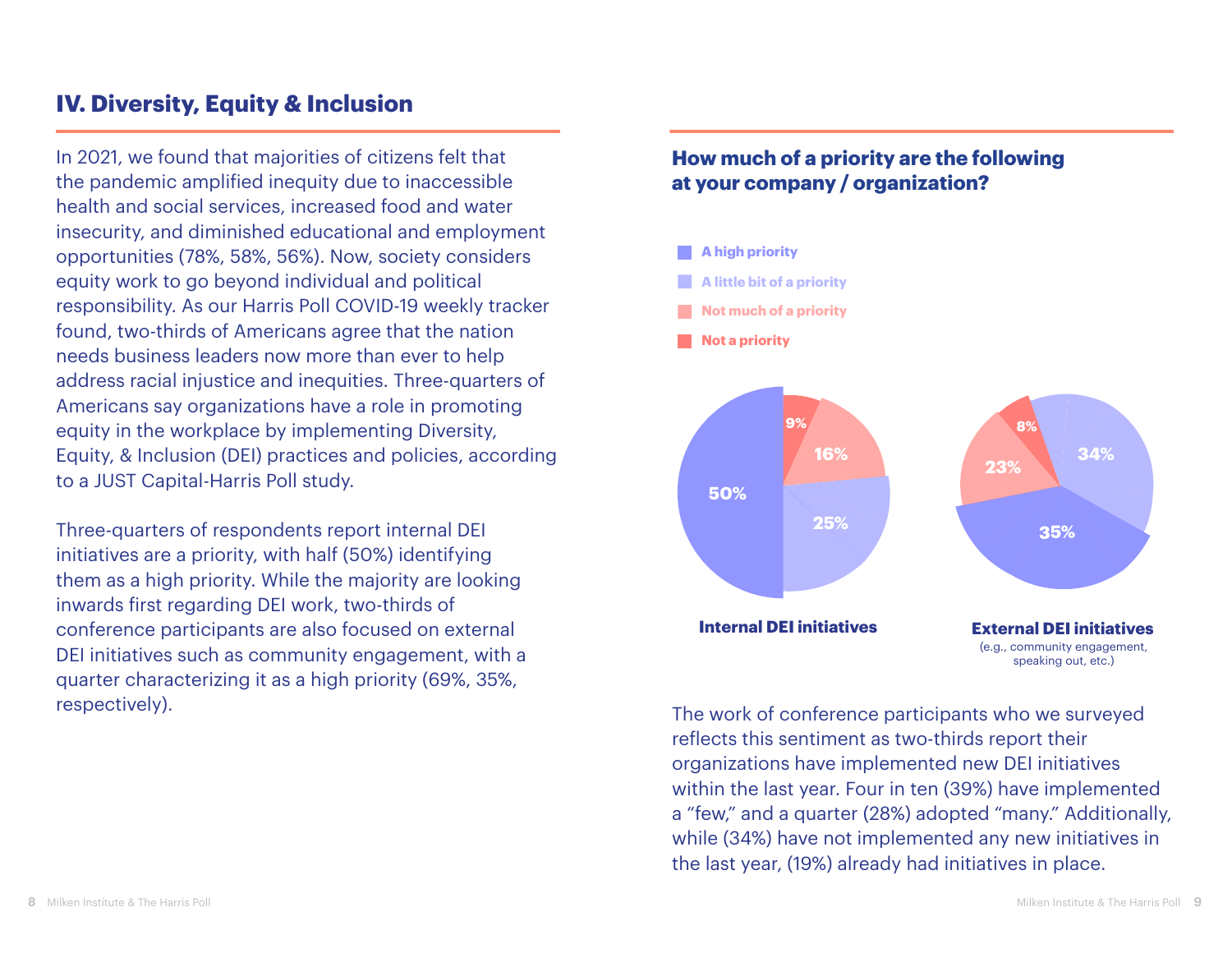

### **Have you implemented any new DEI initiatives in your organization in the last year?**

Amid an evolving workplace, business leaders will need to be explicit in tracking and sharing their DEI programming to verify their initiatives are producing meaningful change. As one conference participant in our survey describes, their company **"creates DEI goals and subsequently tracks the stats and outcomes to hold ourselves accountable."** 

#### **V. Environmental, Social, & Governance Investing**

As we reckon with a post-pandemic normal, a JUST Capital-Harris Poll survey found that most Americans agree, half even strongly agree, that there is an opportunity for companies to hit the "reset" button and start prioritizing their workers, customers, communities, and the environment more (89%, 45% respectively). And conference participants are on the right track as threequarters report their companies are prioritizing ESG (74%).

Half of the respondents surveyed reported that their company has as much as a quarter of their portfolio dedicated to ESG investments (51%), while close to a fifth report that more than a quarter of their company's portfolio are ESG investments (17%). Only a third report a lack of ESG investments entirely (32%).

Americans see the interconnectedness of the three areas and so must businesses. According to a Sustainable Brands-Harris Poll survey, three-quarters believe that solving environmental issues will require solving social issues simultaneously (and vice versa), yet current priorities and investment amounts will understandably vary. Currently, of those respondents at companies with ESG investments, close to half are prioritizing environmental aspects the most, followed by social and then governance (46%, 35%, 19%, respectively).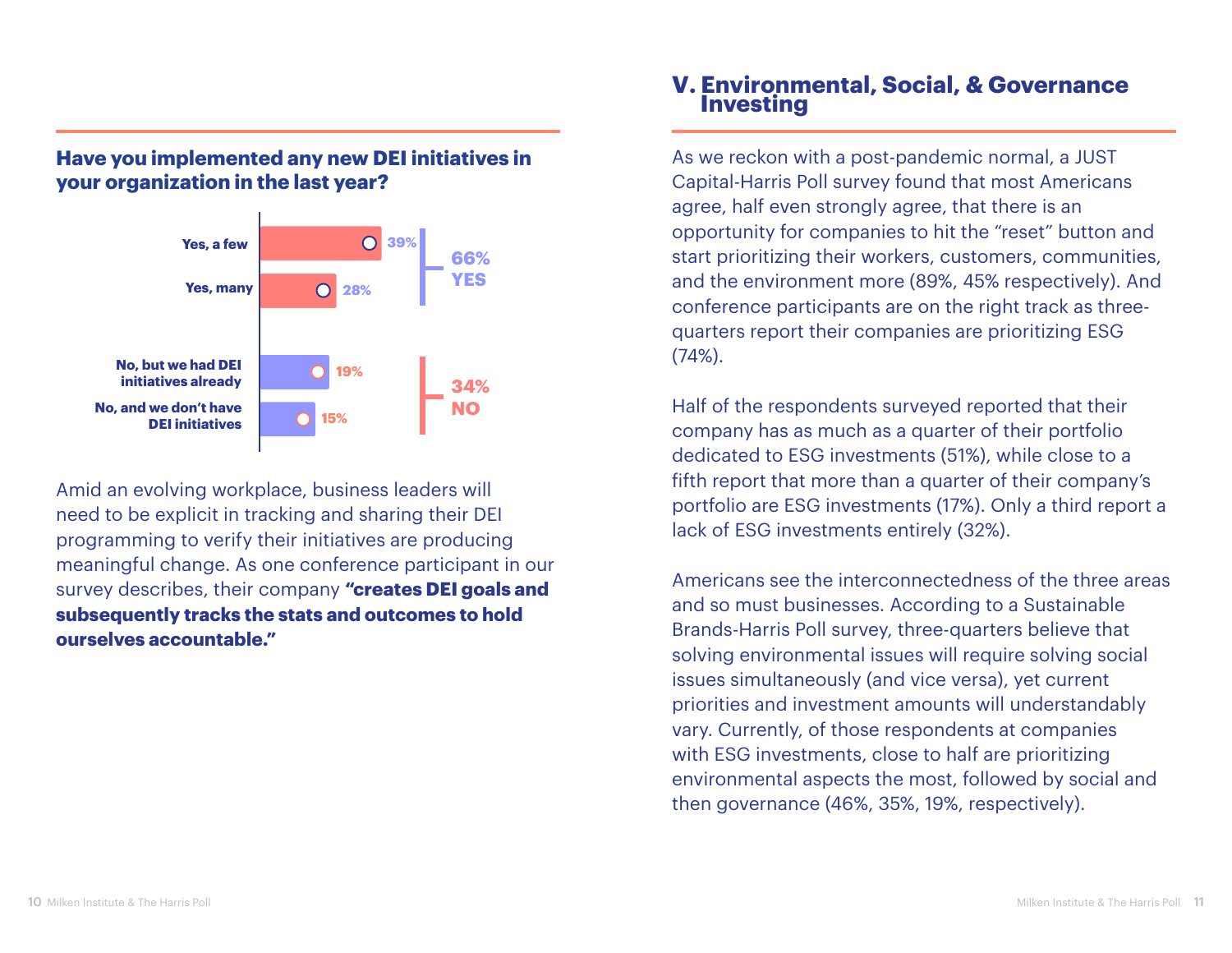*"We've refined and beefed up our ESG policy by creating an ESG framework for investing and tracking our investments in our sustainable food and agricultural fund." Female Business Leader in Finance* 

However, there is some variation in ESG evaluation among survey respondents. Of those with ESG investments, close to half have even created their own metrics and frameworks to evaluate the efficacy of their ESG investments (43%), a fifth utilize external measures to track efficacy (22%), and the remaining third (35%) have no formalized evaluation metrics.

**Which aspect of ESG, environmental, social and governance is your company prioritizing most now?**



**Does your company have concrete metrics and frameworks to evaluate the efficacy of ESG investment ?**

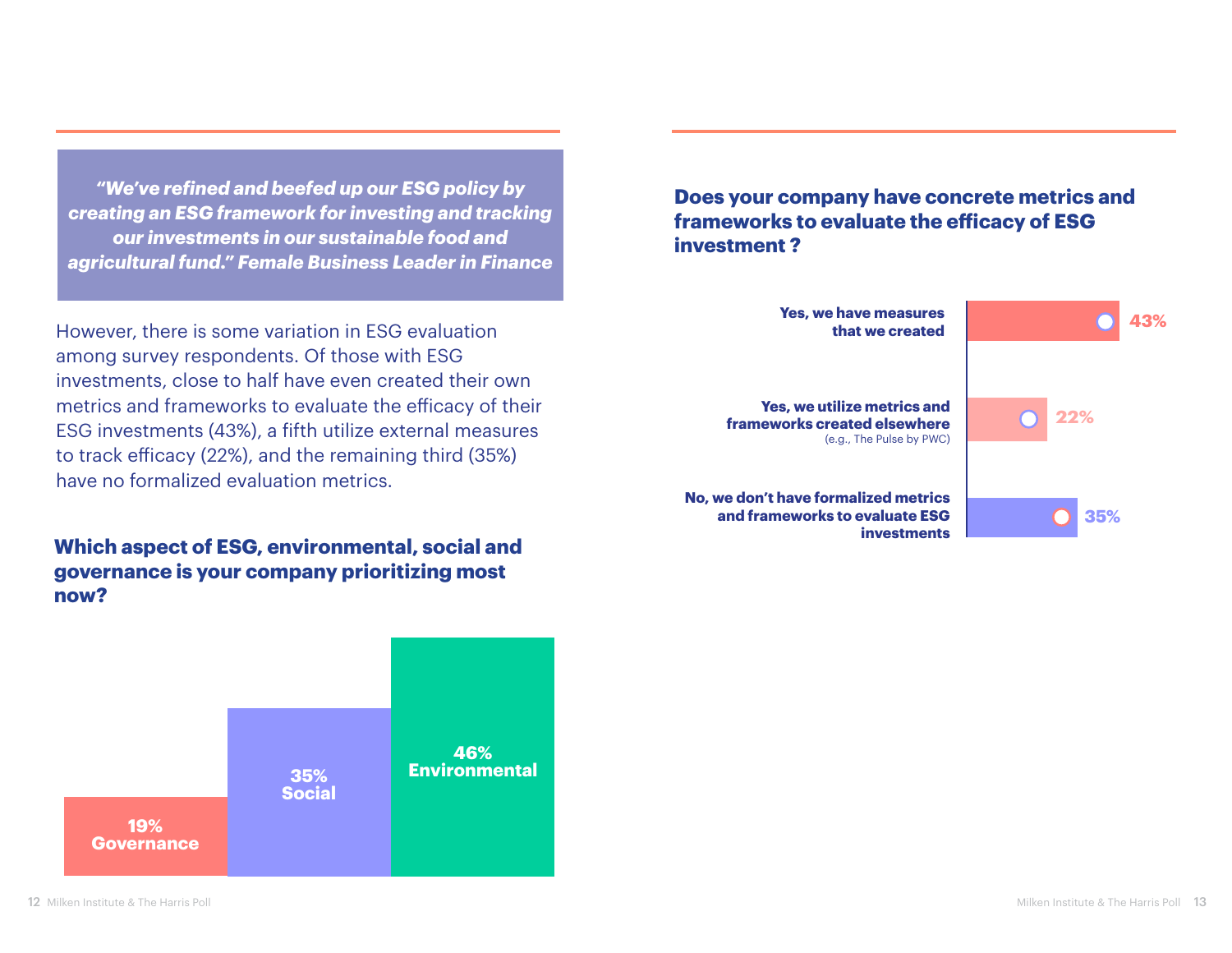# **VI. Future of Work & Generational Values**

Contrary to popular belief that businesses want employees back in the office, Global Conference participants are opening their minds to a hybrid future. Our survey found that conference participants see hybrid as preferable for themselves (72%, vs 11% permanently in home and 17% permanently in office) and their employees (77% vs. 8% and 15%, respectively).

Two-thirds (73%) say if it were up to their employees, they would choose a hybrid approach. A recent Harris Poll COVID-19 survey found workers were evenly divided on their preferences: (39%) say they would work from home permanently; (32%) would prefer a hybrid approach; and (29%) would choose in-person permanently.

Why is hybrid preferable to so many? Our COVID-19 survey found nearly three-quarters (74%) of workers say that personal happiness and a good work-life balance are **11%** higher priorities than their career advancement (26%), and nearly 7 in 10 (69%) of Millennials are likely to keep or switch to a hybrid or remote job for more flexibility. The survey also found that hybrid work seems to be leveling **72%** the playing field where BIPOC workers say they are comfortable speaking their minds freely while working from home (76% Hispanic and 74% Black vs. 67% White).

### **Work Preferences**



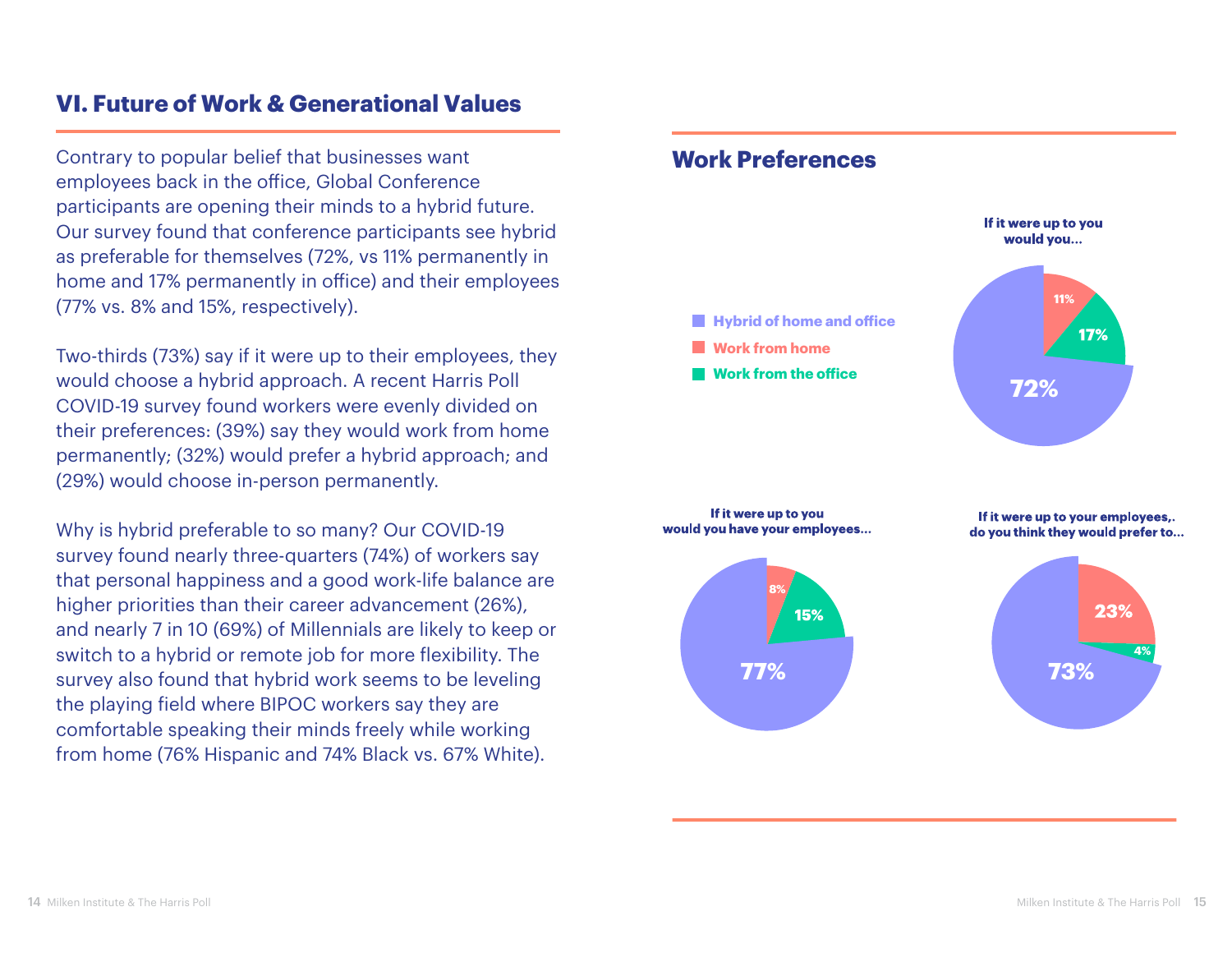While conference participants are optimistic about the future of the office, only (41%) are concerned about hybrid work, and only (22%) say hybrid work will have a lot of impact on their business. But the shift to hybrid work isn't without roadblocks: half (49%) of workers say it's been difficult to expand their network and make connections during the pandemic, and (38%) say they don't have any quality interactions with their coworkers according to our COVID-19 survey.

And the future of work in general poses challenges where retaining talent comes down to understanding and catering to future generational values, something that (76%) of respondents expect will have an impact on their business operations. This might explain why, when making decisions on DEI initiatives at their companies, (75%) seek input from current employees and (41%) from future talent. A recent Harris Poll COVID-19 survey detailed how younger generations are looking for employers that support their mental health: (28%) of Gen Z and (23%) of Millennials say mental health coverage would be a benefit most likely to influence their decision to work for a company (vs. 16% of Gen X and 11% of Boomers).

**How much of an impact do you think changing generational values will have on your business operations?**

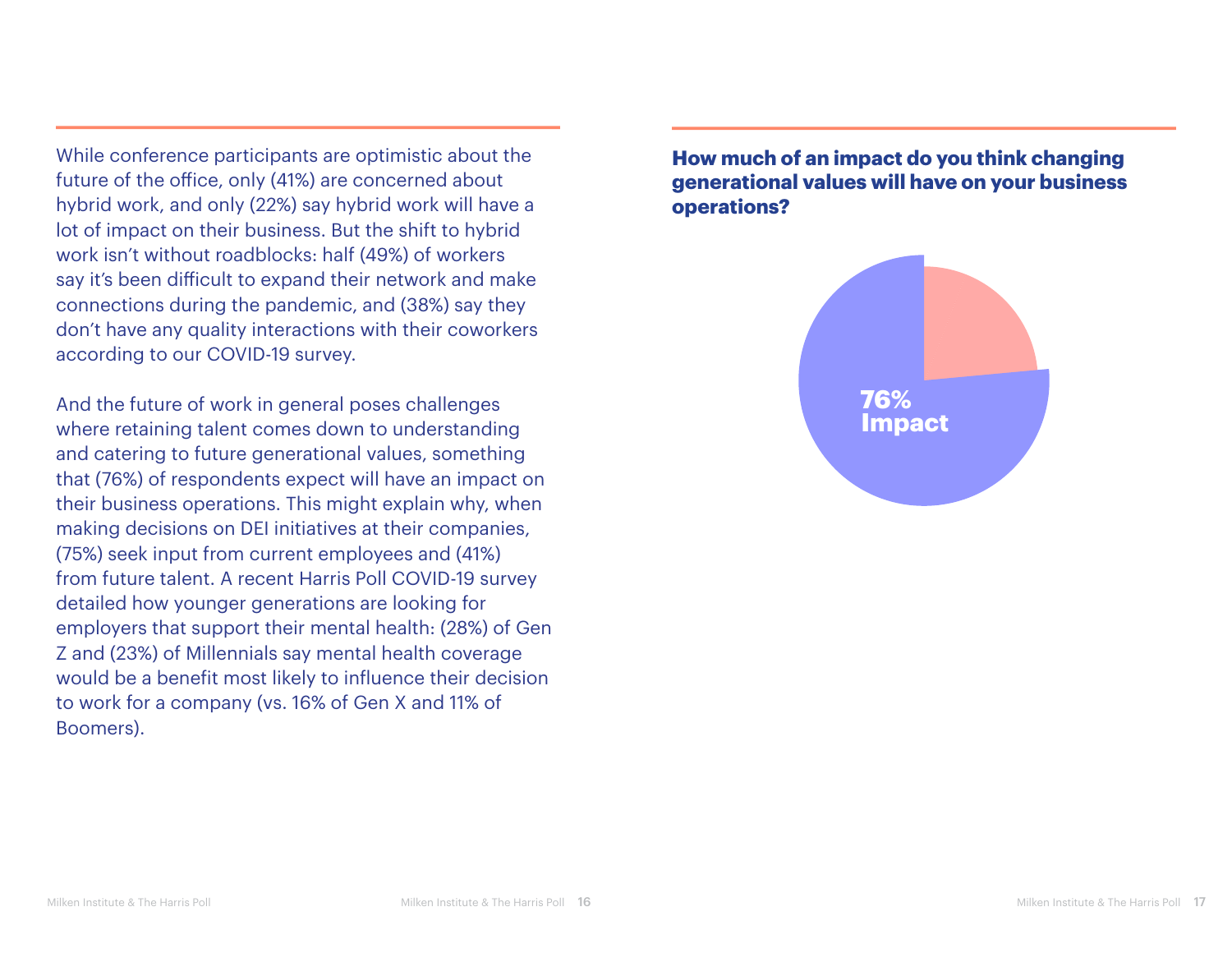# **Methodology**

The third annual Milken Institute-Harris Poll Listening Project was conducted online from March 31st to April 20th among 175 registered Milken Institute Global Conference attendees from 16 countries (Australia, Brazil, Canada, Germany, Japan, Spain, United Kingdom, United States, and eight others). The confidential peer-topeer survey was among CEOs, CFOs, COOs, CSOs, directors, founders, investors, managers, presidents, vice presidents, and other business roles.

Respondents represent over 20 different sectors, including agriculture, asset management, biotechnology, consulting, education, energy, finance, food and beverage, government, healthcare, hospitality, insurance, law, logistics, manufacturing, nonprofit, pharmaceutical, real estate, and transportation. Survey responses were aggregated to generate data for public release to ensure confidentiality among Milken Institute Global Conference participants. No personal information was collected that could be used to identify survey respondents.

The 2021 Milken Institute-Harris Poll Listening Project surveys were conducted online from July 30 to August 11, 2021, among 5,839 adults ages 18 and older and from August 25 to September 9, 2021, among 10,214 adults ages 18 and older in the same 27 countries.

#### Additional Sources:

The Harris Poll COVID-19 Tracker is an ongoing weekly survey among approximately 2,000 U.S. adults that has been running since March 14, 2020, for a total of 115 weeks, totaling over 230,000 respondents. The JUST Capital-Harris Poll surveys were conducted online between May 7 to 11, 2020 among 1,005 U.S. adults ages 18+ and from June 25 to 29, 2020 among 2,000 U.S. adults ages 18 and older. The HUE-Harris Poll survey was conducted online between December 4 to 6, 2021 among 2,163 U.S. adults. The Sustainable Brands-Harris Poll survey was conducted online between July 29 to

The survey was overseen by The Harris Poll

**John Gerzema** CEO of The Harris Poll jgerzema@harrispoll.com

**Will Johnson** CEO of The Harris Poll wjohnson@harrispoll.com

#### **Tawny Saez Director**

The Harris Poll tawny.saez@harrispoll.com

**Drew Higham**

Research Manager The Harris Poll andrew.higham@harrispoll.com

**Jacklyn Cooney** Research Analyst The Harris Poll jacklyn.cooney@harrispoll.com

For press inquiries, please contact **Tawny Saez** tawny.saez@harrispoll.com

Data and graphics **Hecho Studios** https://hechostudios.com/

August 10, 2020 among 3,700 U.S. adults.